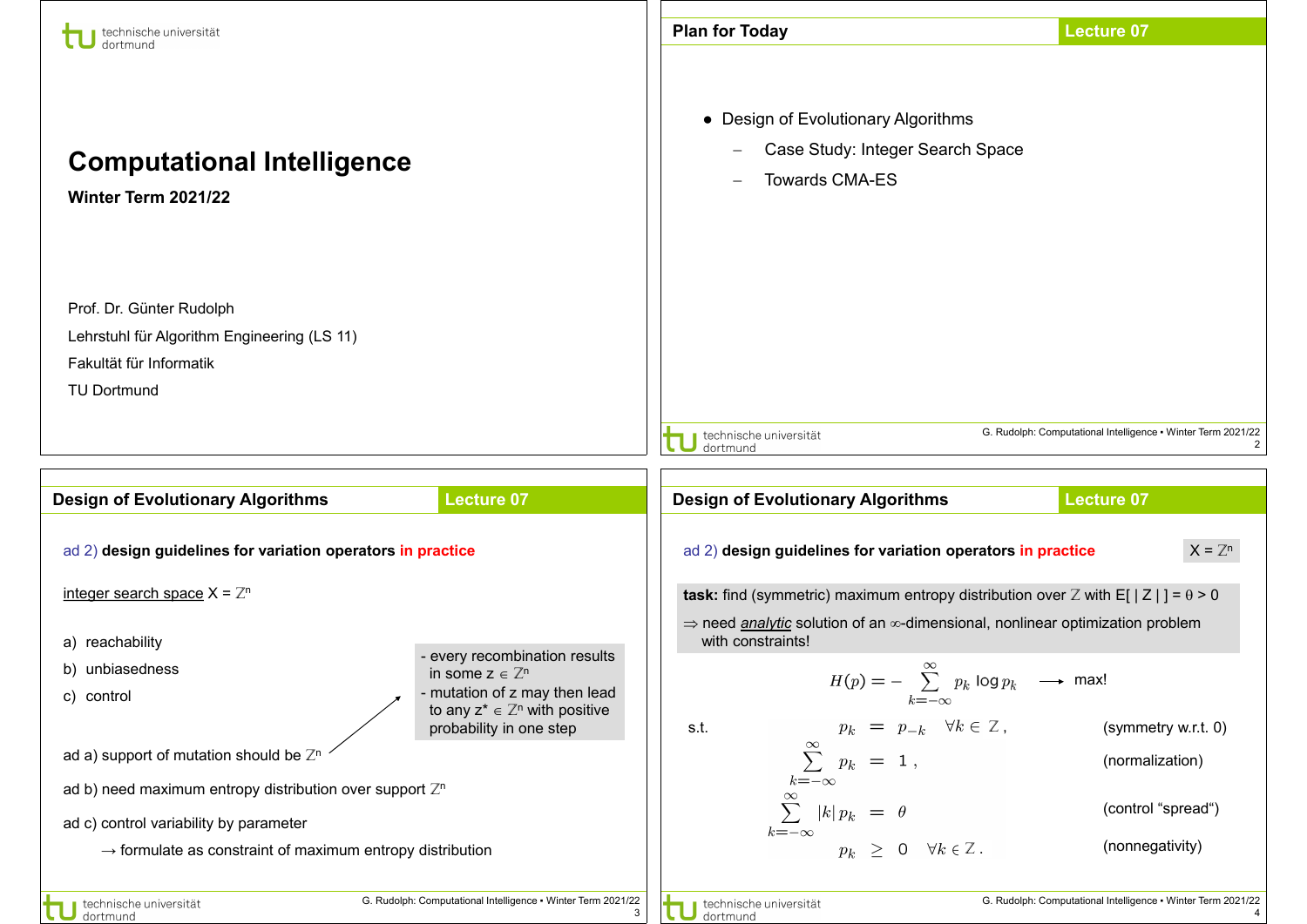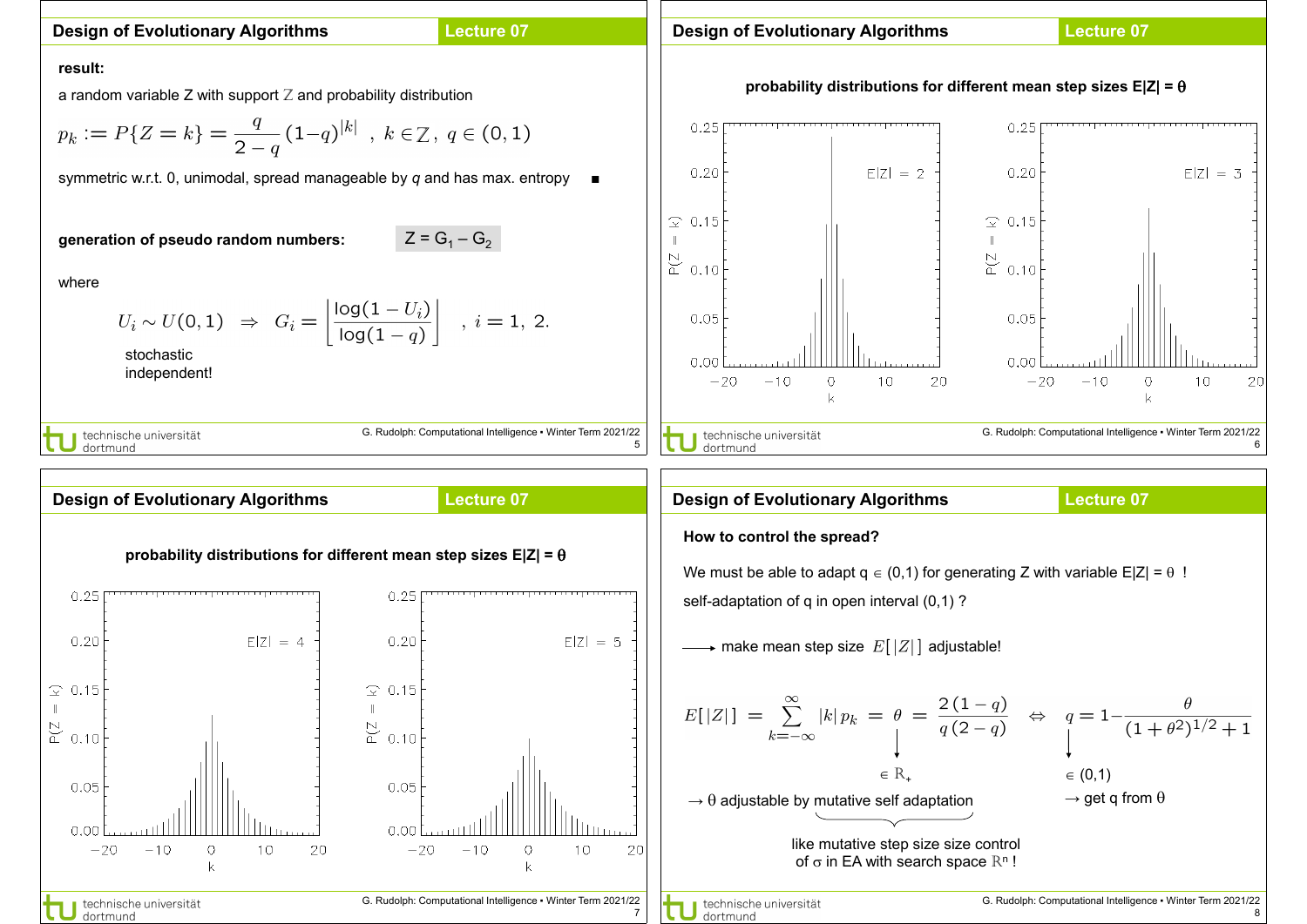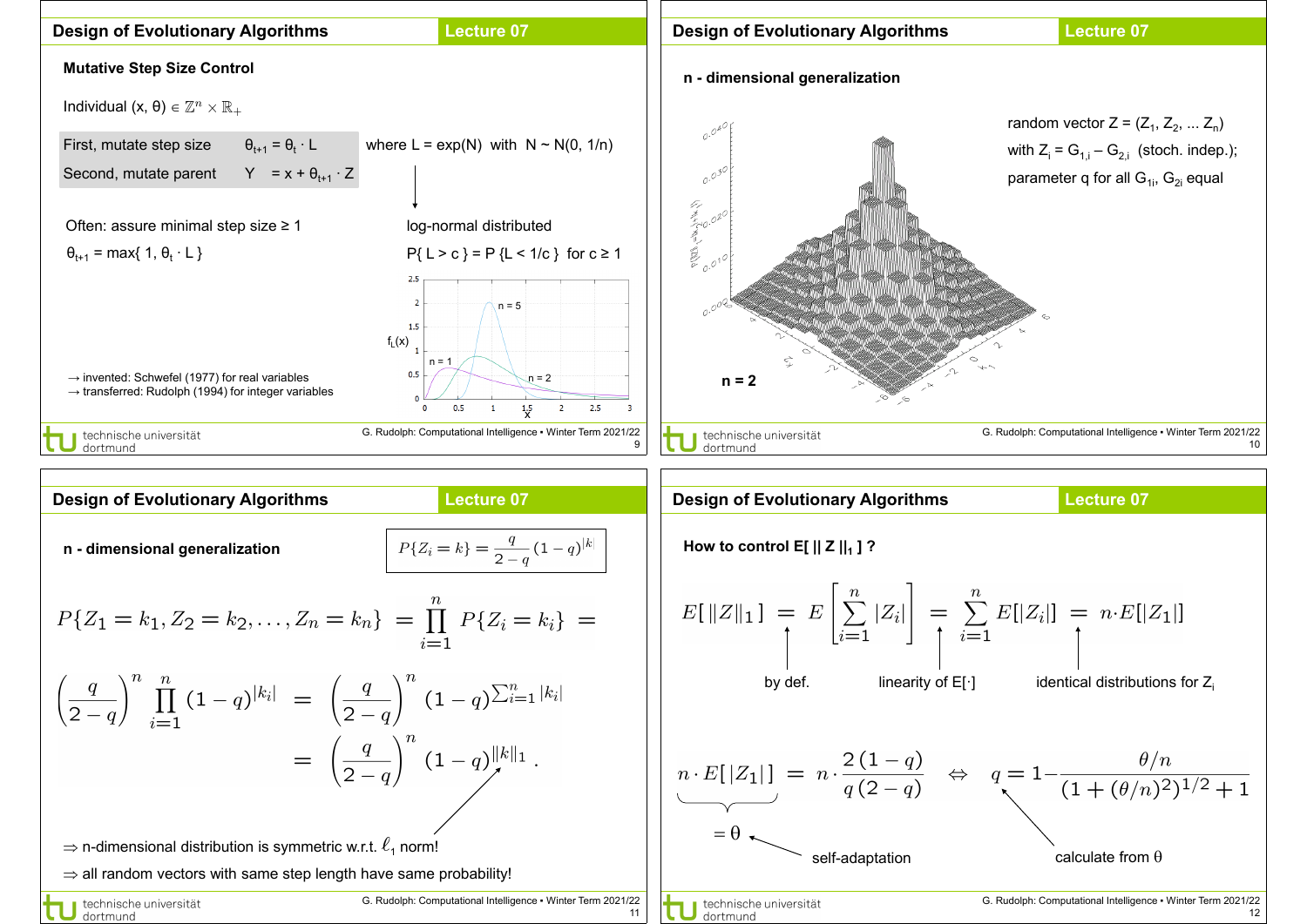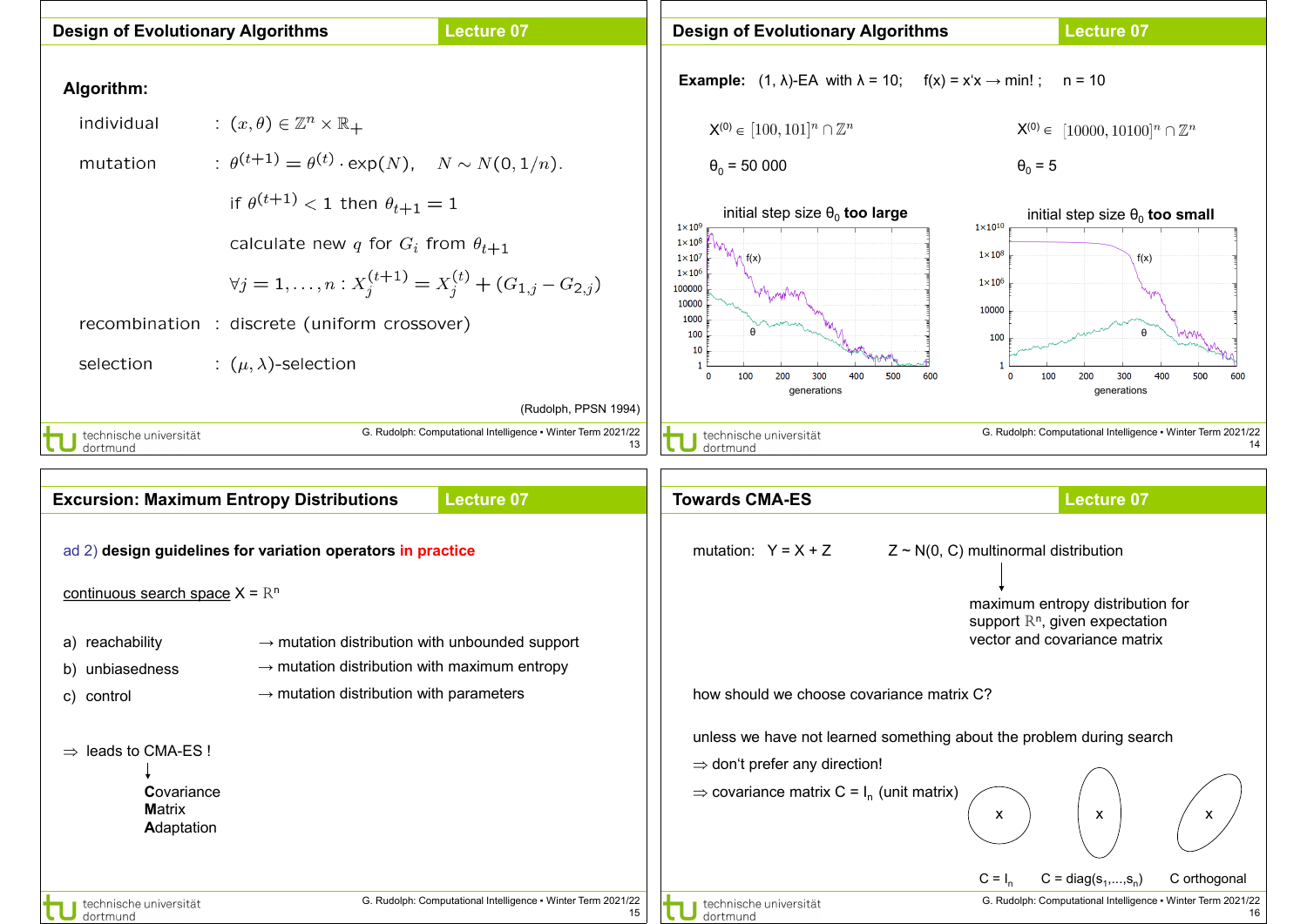## **Towards CMA-ES**

## **Lecture 07**

**claim:** mutations should be aligned to isolines of problem (Schwefel 1981)





Z ~ N(0, C) with density<br>  $f_Z(x) = \frac{1}{(2\pi)^{n/2} |C|^{1/2}} \exp\left(-\frac{1}{2}x^7C^{-1}x\right)$ 

since then many proposals how to adapt the covariance matrix

 $\Rightarrow$  extreme case: use n+1 pairs (x, f(x)),

apply multiple linear regression to obtain estimators for A, b, c

invert estimated matrix A! OK, **but:** O(n6)! (Rudolph 1992)

J technische universität<br>J dortmund

G. Rudolph: Computational Intelligence . Winter

17 G. Rudolph: Computational Intelligence ▪ Winter Term 2021/22 18 **doubts:** are equi-aligned isolines really optimal? most (effective) algorithms behave like this: run roughly into negative gradient direction, sooner or later we approach longest main principal axis of Hessian, now negative gradient direction coincidences with direction to optimum, which is parallel to longest main principal axis of Hessian, which is parallel to the longest main principal axis of the inverse covariance matrix (Schwefel OK in this situation) principal axis should point into negative gradient direction! (proof next slide)

**Lecture 07**

| Towards CMA-ES                       | Lecture 07                                                                        |                                                                                           |                                                                     |                                             |                                                         |                                                         |                                                         |                                                         |                                                           |                                                           |                                                           |                                                           |                                                           |                                                           |                                                           |                                                   |
|--------------------------------------|-----------------------------------------------------------------------------------|-------------------------------------------------------------------------------------------|---------------------------------------------------------------------|---------------------------------------------|---------------------------------------------------------|---------------------------------------------------------|---------------------------------------------------------|---------------------------------------------------------|-----------------------------------------------------------|-----------------------------------------------------------|-----------------------------------------------------------|-----------------------------------------------------------|-----------------------------------------------------------|-----------------------------------------------------------|-----------------------------------------------------------|---------------------------------------------------|
| \n $Z = rQu, A = B'B, B = Q^{-1}$ \n | \n $f(x + r\overline{Qu}) = \frac{1}{2}(x + rQu)'A(x + rQu) + b'(x + rQu) + c$ \n | \n $= \frac{1}{2}(x'Ax + 2rx'AQu + r^2u'Q'AQu) + b'x + r b'Qu + \frac{1}{2}r^2u'Q'AQu$ \n | \n $= f(x) + r(xAu + r^2A(u + r^2u')Qu + \frac{1}{2}r^2u'Q'AQu)$ \n | \n $= f(x) + r(Tx) + \frac{r}{2}AQu)'Qu$ \n | \n $= f(x) + r\overline{Q}f(x) + \frac{r}{2}AQu)'Qu$ \n | \n $= f(x) + r\overline{Q}f(x) + \frac{r}{2}AQu)'Qu$ \n | \n $= f(x) + r\overline{Q}f(x) + \frac{r}{2}d'Q'AQu$ \n | \n $= f(x) + r\overline{Q}f(x) + \frac{r}{2}d'Q'AQu$ \n | \n $= f(x) + r\overline{Q}f(x) + \frac{r^2}{2}d'Q'AQu$ \n | \n $= f(x) + r\overline{Q}f(x) + \frac{r^2}{2}d'Q'AQu$ \n | \n $= f(x) + r\overline{Q}f(x) + \frac{r^2}{2}d'Q'AQu$ \n | \n $= f(x) + r\overline{Q}f(x) + \frac{r^2}{2}d'Q'AQu$ \n | \n $= f(x) + r\overline{Q}f(x) + \frac{r^2}{2}d'Q'AQu$ \n | \n $= f(x) + r\overline{Q}f(x) + \frac{r^2}{2}d'Q'AQu$ \n | \n $= f(x) + r\overline{Q}f(x) + \frac{r^2}{2}d'Q'AQu$ \n | \n $= f(x) + r\overline{Q}f(x) + \frac{r^2}{2}d'$ |

**Towards CMA-ES**